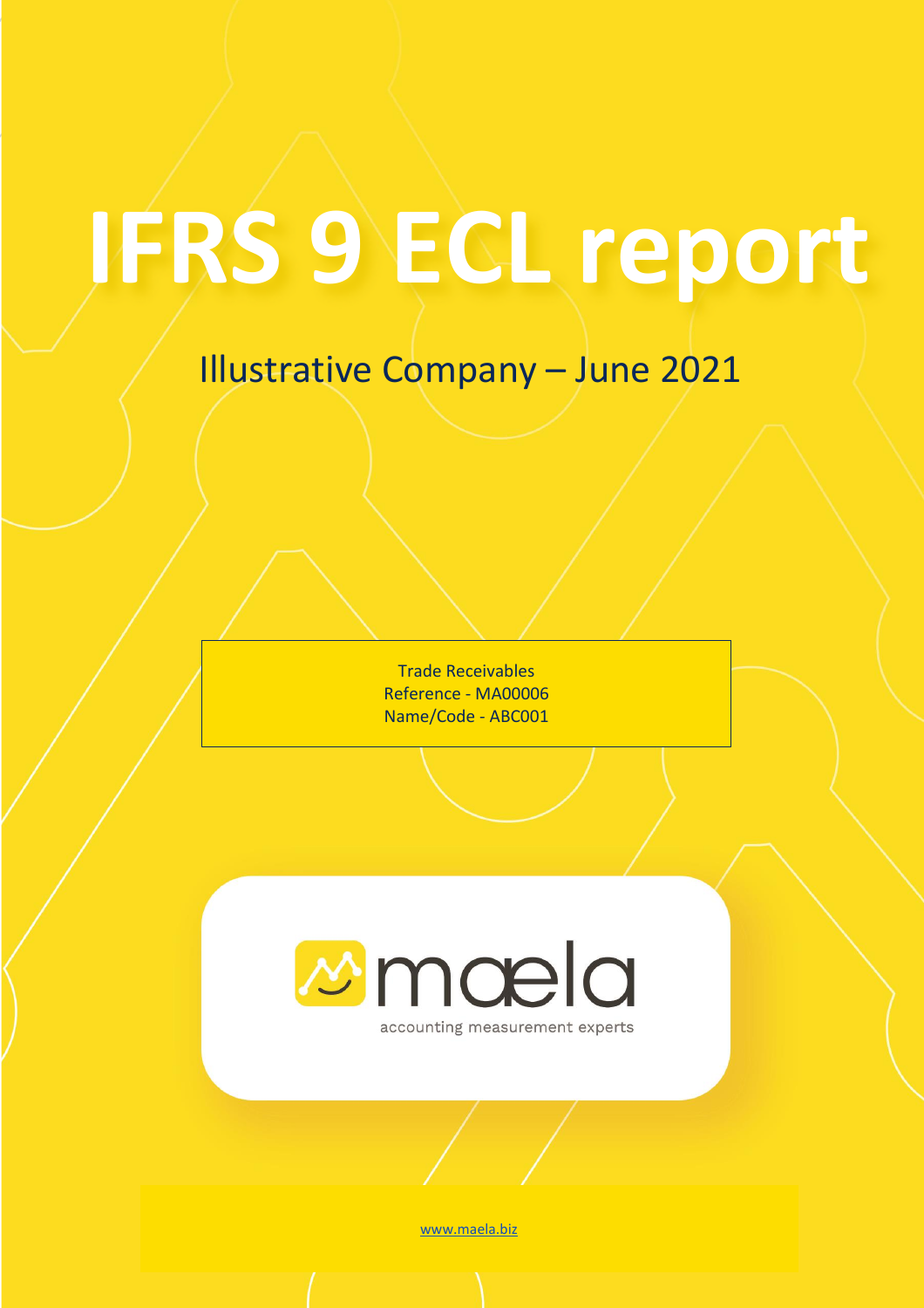

# <span id="page-1-0"></span>**Copyright**

The contents of this report are the copyright of maela and the relevant suppliers of any calculation engines and data feeds used in calculating the ECL's. The contents of the report, its proprietary methodology and data may not be re-used by any party or copied or distributed in any form without our written permission.

# <span id="page-1-1"></span>**Disclaimer**

This report is for the sole use of the company and its auditor and is for the express purpose of preparation of the company's annual financial statements and the audit thereof.

These Expected Credit Losses were calculated based on IFRS 9 and commonly adopted credit practices and use unverified information supplied to us.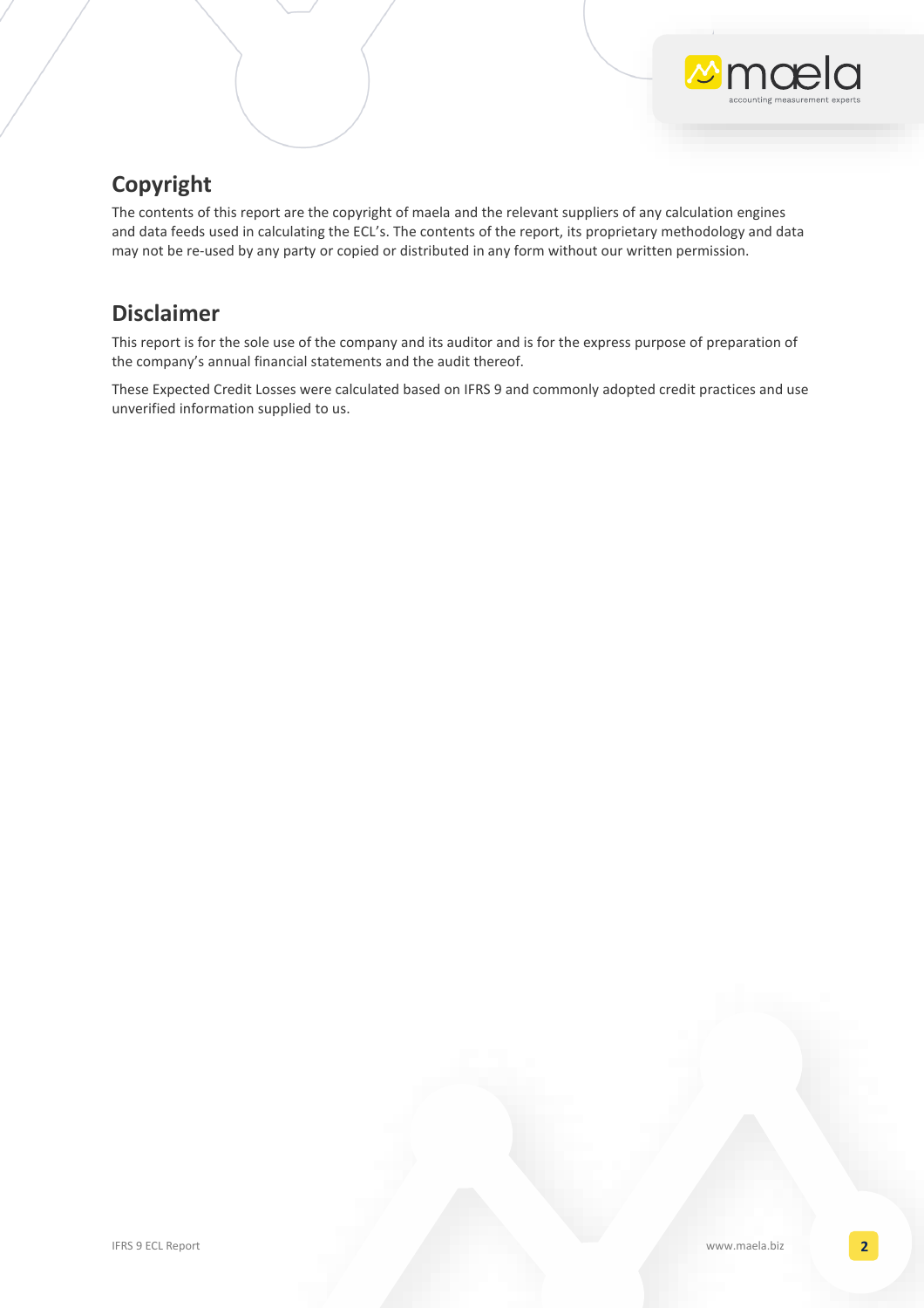# Index

**MOOD**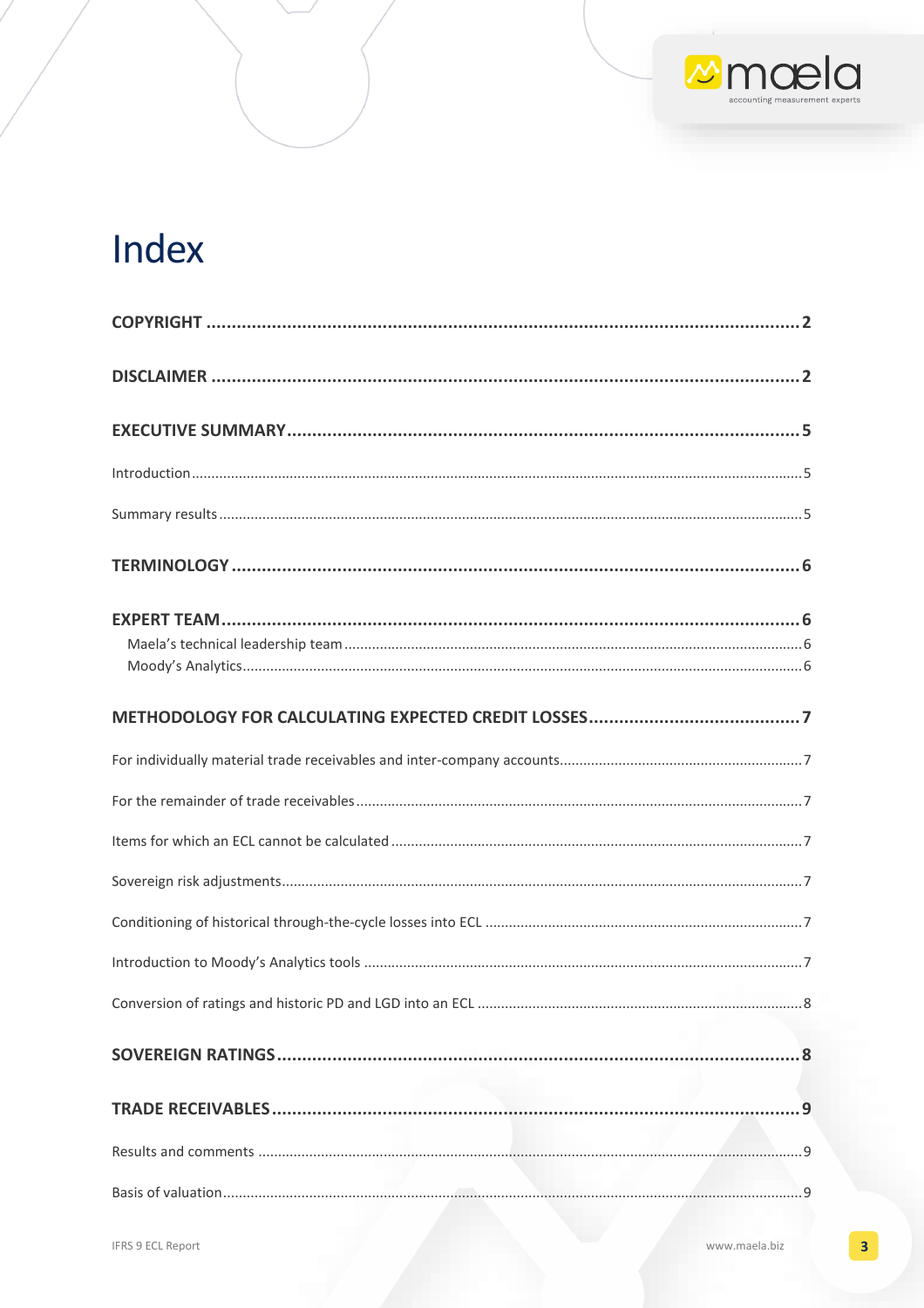

| Determination of total amount at risk at the reporting date and indicative amounts shown in the Annexures |  |
|-----------------------------------------------------------------------------------------------------------|--|
|                                                                                                           |  |
|                                                                                                           |  |
|                                                                                                           |  |
|                                                                                                           |  |
|                                                                                                           |  |
|                                                                                                           |  |
|                                                                                                           |  |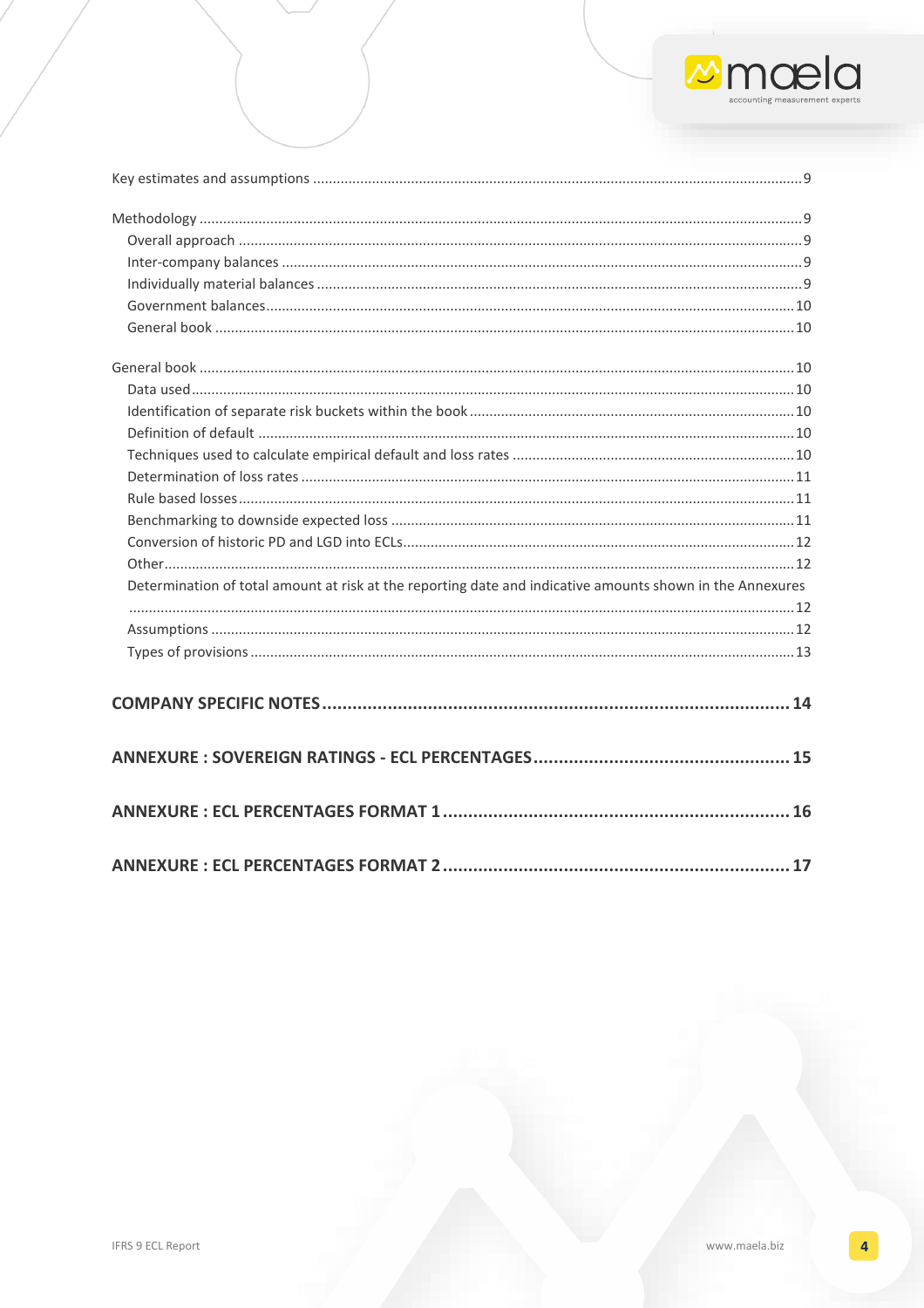# <span id="page-4-0"></span>**Executive summary**

#### <span id="page-4-1"></span>**Introduction**

maela was engaged to perform IFRS 9 Expected Credit Loss (ECL) calculations for the Trade Receivables for [Entity ref a5722e] for the 12 month financial reporting period to DD Month 20YY. This exercise was solely for the measurement of these values and no IFRS advice regarding classification or otherwise was provided nor did we calculate any other provisions.

These Expected Credit Losses were calculated based on IFRS 9 and commonly adopted credit practices and use unverified information supplied to us.

#### <span id="page-4-2"></span>**Summary results**

Refer to the Annexure for the detailed results.

The ECL percentages are as follows:

#### Trade Receivables - External Division / BU #1

|                                                                                          | Indicative<br><b>Balance sheet</b><br>Total at 30 Jun<br>2021 (EUR) | Measurement<br>approach | Probability<br>of Default<br>or<br>Rating | <b>Loss Given</b><br><b>Default</b> | Through the<br>cycle loss<br>before<br>forward | ECL% (Pre<br>Sovereign | ECL% at 30<br>Jun 2021 (> of<br>adjustment adjustment) ECL% or Sov%) | <b>Indicative ECL</b><br>amount (EUR) | <b>Indicative Net</b><br>balance (EUR) |
|------------------------------------------------------------------------------------------|---------------------------------------------------------------------|-------------------------|-------------------------------------------|-------------------------------------|------------------------------------------------|------------------------|----------------------------------------------------------------------|---------------------------------------|----------------------------------------|
|                                                                                          |                                                                     |                         |                                           |                                     | 30 Jun 2021                                    |                        |                                                                      |                                       |                                        |
| Net trade receivables<br><b>Accounts with Credit balances</b><br>Gross trade receivables | 99,999,999<br>8,765,432<br>108,765,431                              |                         |                                           |                                     |                                                |                        |                                                                      |                                       |                                        |
| Assessed as follows:                                                                     |                                                                     |                         |                                           |                                     |                                                |                        |                                                                      |                                       |                                        |
| Accounts subject to specific<br>provisions and not ECLs                                  |                                                                     |                         |                                           |                                     |                                                |                        |                                                                      |                                       |                                        |
| XYZ Mining (Brazil)                                                                      | 680,954                                                             |                         | 100.00%                                   | 100.00%                             | N/A                                            | 100.00%                | 100.00%                                                              | (680, 954)                            |                                        |
| LKJ Healthcare                                                                           | 1,256,096                                                           |                         | 100.00%                                   | 100.00%                             | N/A                                            | 100.00%                | 100.00%                                                              | (1,256,096)                           |                                        |
| Inter-company balances                                                                   |                                                                     |                         |                                           |                                     |                                                |                        |                                                                      |                                       |                                        |
| Company 1                                                                                | 8,888,888                                                           | PD and LGD -            | 3.61%                                     | 34.30%                              | 1.24%                                          | 1.98%                  | 1.98%                                                                | (176,000)                             | 8,712,888                              |
| Company 2                                                                                | 7,777,777                                                           | Moodys RiskCalc         | 6.81%                                     | 38.93%                              | 2.65%                                          | 4.24%                  | 4.24%                                                                | (329, 778)                            | 7,447,999                              |
| Company 3                                                                                | 6,666,666                                                           | Moodys RiskCalc         | 36.18%                                    | 40.13%                              | 14.52%                                         | 18.15%                 | 18.15%                                                               | (1, 210, 000)                         | 5,456,666                              |
| Government<br>Government of Albania (Dept of<br>Health)                                  | 10,407,399                                                          | Moody's rating          | Bx                                        | 35.00%                              |                                                | 3.54%                  | 3.54%                                                                | (368, 422)                            | 10,038,977                             |
| Selected material exposures                                                              |                                                                     |                         |                                           |                                     |                                                |                        |                                                                      |                                       |                                        |
| <b>ABC Retail</b>                                                                        | 21,087,654                                                          | Adjusted rating         | Bxx1                                      | 35.00%                              | 4.32%                                          | 7.71%                  | 7.71%                                                                | (1,625,858)                           | 19,461,796                             |
| General book                                                                             | 51,999,997                                                          |                         |                                           |                                     |                                                |                        | 10.35%                                                               | (5,381,377)                           | 46,618,620                             |
| Not yet due                                                                              | 29,999,999                                                          |                         | 1.11%                                     | 11.11%                              | 0.12%                                          | 2.22%                  | 2.22%                                                                | (666,000)                             | 29,333,999                             |
| 1-30 days overdue                                                                        | 6,666,666                                                           | Empirical               | 2.22%                                     | 11.11%                              | 0.25%                                          | 3.33%                  | 3.33%                                                                | (222,000)                             | 6,444,666                              |
| 31-60 days overdue                                                                       | 2,222,222                                                           | historical data         | 5.55%                                     | 11.11%                              | 0.62%                                          | 11.11%                 | 11.11%                                                               | (246, 889)                            | 1,975,333                              |
| 61-90 days overdue                                                                       | 1,111,111                                                           | with judgemental        | 6.66%                                     | 11.11%                              | 0.74%                                          | 22.22%                 | 22.22%                                                               | (246, 889)                            | 864,222                                |
| 91+ days overdue                                                                         | 11,999,999                                                          | overlay                 | 8.88%                                     | 11.11%                              | 0.99%                                          | 33.33%                 | 33.33%                                                               | (3,999,600)                           | 8,000,399                              |
| Rounding difference                                                                      |                                                                     |                         |                                           |                                     |                                                |                        |                                                                      |                                       | ÷                                      |
| <b>Gross trade receivables</b>                                                           | 108,765,431                                                         |                         |                                           |                                     |                                                |                        | 10.14%                                                               | (11,028,485)                          | 97,736,946                             |
| Specific provision                                                                       | 1,937,050                                                           |                         |                                           |                                     |                                                |                        | 100.00%                                                              | (1,937,050)                           |                                        |
| <b>ECL (General) Provision</b>                                                           | 106,828,381                                                         |                         |                                           |                                     |                                                |                        | 8.51%                                                                | (9,091,435)                           | 97,736,946                             |

 $\omega$ mæla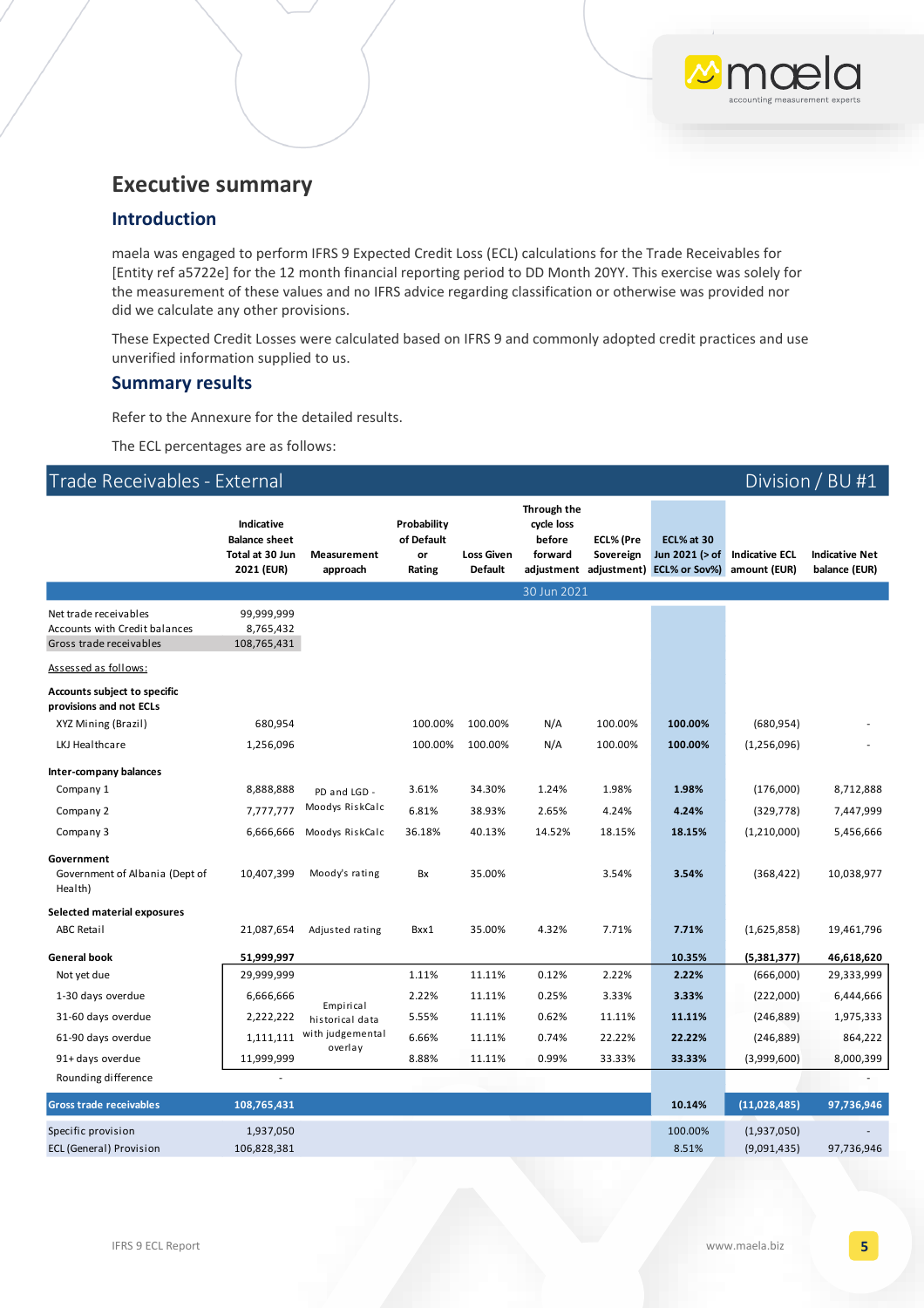# <span id="page-5-0"></span>**Terminology**

Technical terms and abbreviations used in IFRS 9 have been use in this report. Their meanings are consistent with those of IFRS 9. The following abbreviations are used:

- PD Probability of Default
- LGD Loss Given Default
- TTC Through-the-cycle
- PIT Point-in-time
- ECL Expected Credit Losses

Ratings refer to credit ratings issued by Moody's Investor Service, S&P Global, and Fitch Ratings. The Moody's ratings scale has been used with ratings from the other agencies mapped to the equivalent on the Moody's scale. All ratings are global, long-term, senior unsecured ratings unless otherwise stated. Where only national scale ratings are available, these have been mapped to an equivalent global rating.

## <span id="page-5-1"></span>**Expert team**

#### <span id="page-5-2"></span>**Maela's technical leadership team**

The 4 members of maela.biz's IFRS 9 technical leadership team have a combined experience of more than 14 years performing IFRS 9 Expected Credit Loss measurements as well as 30 years in credit risk at major financial institutions and Moody's Analytics. The team's skills include credit risk measurement, actuarial risk, quantitative and modelling (at PwC), auditing and provision of audit methodologies and software.

The team have built their methodologies and tools over this time on over 80 major assignments and 1000's of measurements, many for listed companies and subsidiaries of multi-national Fortune 500 companies audited by Big 4 firms. They have worked as sub-contractors for Big 4 and Global Network firms as leads and technical experts on IFRS 9 measurement projects including at a national Reserve Bank.

They have been committee members at National guest speakers and publication contributors on IFRS 9 measurement in Europe and South Africa.

Details of our team members can be viewed on [www.maela.biz](http://www.maela.biz/)

<span id="page-5-3"></span>**Moody's Analytics**

<https://www.moodysanalytics.com/>

maela.biz and i9 Partners use the Moody's Analytics Credit Loss and Impairment Analysis Suite which provides solutions for the most crucial aspects of the impairment calculation process. Their solutions support the different approaches taken by small and large institutions for estimating losses under IFRS 9.

[https://www.moodysanalytics.com/solutions-overview/regulatory-accounting/international-financial](https://www.moodysanalytics.com/solutions-overview/regulatory-accounting/international-financial-reporting-standard-ifrs)[reporting-standard-ifrs](https://www.moodysanalytics.com/solutions-overview/regulatory-accounting/international-financial-reporting-standard-ifrs)

We also use Moody's Analytics quantitative research, economic forecasts and scenarios under license.

<https://www.moodysanalytics.com/solutions-overview/economic/economic-data>

<https://www.moodysanalytics.com/quantitative-research>

We are supported out of Moody's Analytics San Francisco and London offices and their extensive team of experts.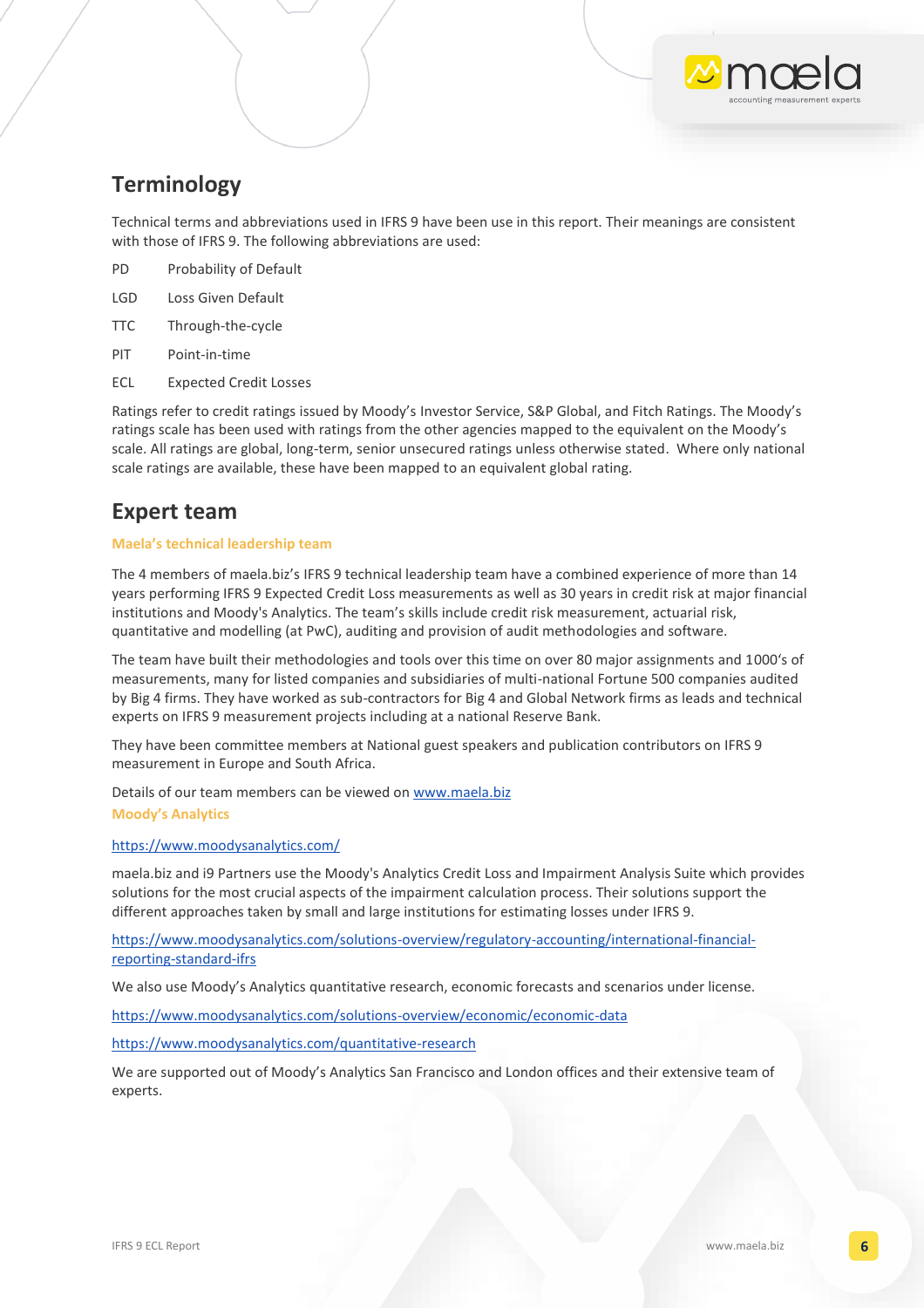

# <span id="page-6-0"></span>**Methodology for calculating Expected Credit Losses**

This section contains a high-level overview of the methods we have used for calculating Expected Credit Losses for each financial asset type. The methodologies and assumptions are described fully in the relevant sections.

The methods for calculating Expected Credit Losses for each financial asset type depends on the underlying assets and their properties. Sometimes several techniques and models may be used within a single asset class. Calculation methods and models may differ from company to company based on the types of assets in each category.

The following methods were used for this measurement:

#### <span id="page-6-1"></span>**For individually material trade receivables and inter-company accounts**

Ratings or Moody's Analytics RiskCalc SA financial statement PD and LGD models, adjusted for such items as implied group support.

#### <span id="page-6-2"></span>**For the remainder of trade receivables**

Analysis of empirical evidence of historical defaults and losses with a judgemental overlay which generally includes benchmark data where possible. Measured per risk pool where such information was provided.

Judgmental adjustments are made to model derived calculations on occasion. The rationale behind any such adjustments are documented in this report.

#### <span id="page-6-3"></span>**Items for which an ECL cannot be calculated**

Where the measurement techniques of history, use of annual financial statements or comparison to a peer group fail, it may not be possible to measure an ECL.

#### <span id="page-6-4"></span>**Sovereign risk adjustments**

Foreign counterparties, where their country has a lower credit rating than that of the company or are subinvestment grade, are attributed the higher of their ECL and that of their Country.

#### <span id="page-6-5"></span>**Conditioning of historical through-the-cycle losses into ECL**

Calculated through-the-cycle loss rates are converted into point-in-time (PIT) losses and then into ECL percentages using Moody's Analytics ImpairmentCalc product and their GCorr economic forecasts and scenarios.

#### <https://www.moodysanalytics.com/product-list/credit-loss-impairment-analysis-suite>

#### <span id="page-6-6"></span>**Introduction to Moody's Analytics tools**

We frequently refer in the report to the use of the Moody's Analytics toolsets, models, macro-economic data, forecasts and scenarios. This section provides context and reference for later sections to avoid duplication.

We use the RiskCalc product (including its LossCalc module) to calculate PD's and LGD's based on the input of financial statements of a counterparty. Where reliable financial statements (which may include management accounts) are not available we use alternative techniques to calculate PD's and LGDs. Where a company is rated we may use that rating instead of the RiskCalc PD.

RiskCalc uses a very comprehensive multi-decade historical database of company financial information and default events to calculate PD and LGD.

The output from RiskCalc is a through-the-cycle measure of PD and LGD, which have to be converted to Pointin-time measures (at measurement date) and then conditioned into a forward looking measure, using forward looking indicators and scenarios to arrive at an IFRS 9 compliant Expected Credit Loss (ECL).

We use the ImpairmentCalc product to convert (or condition) through-the-cycle PDs and LGDs as well as ratings into ECLs through the use of forward-looking information. ImpairmentCalc uses the Moody's multi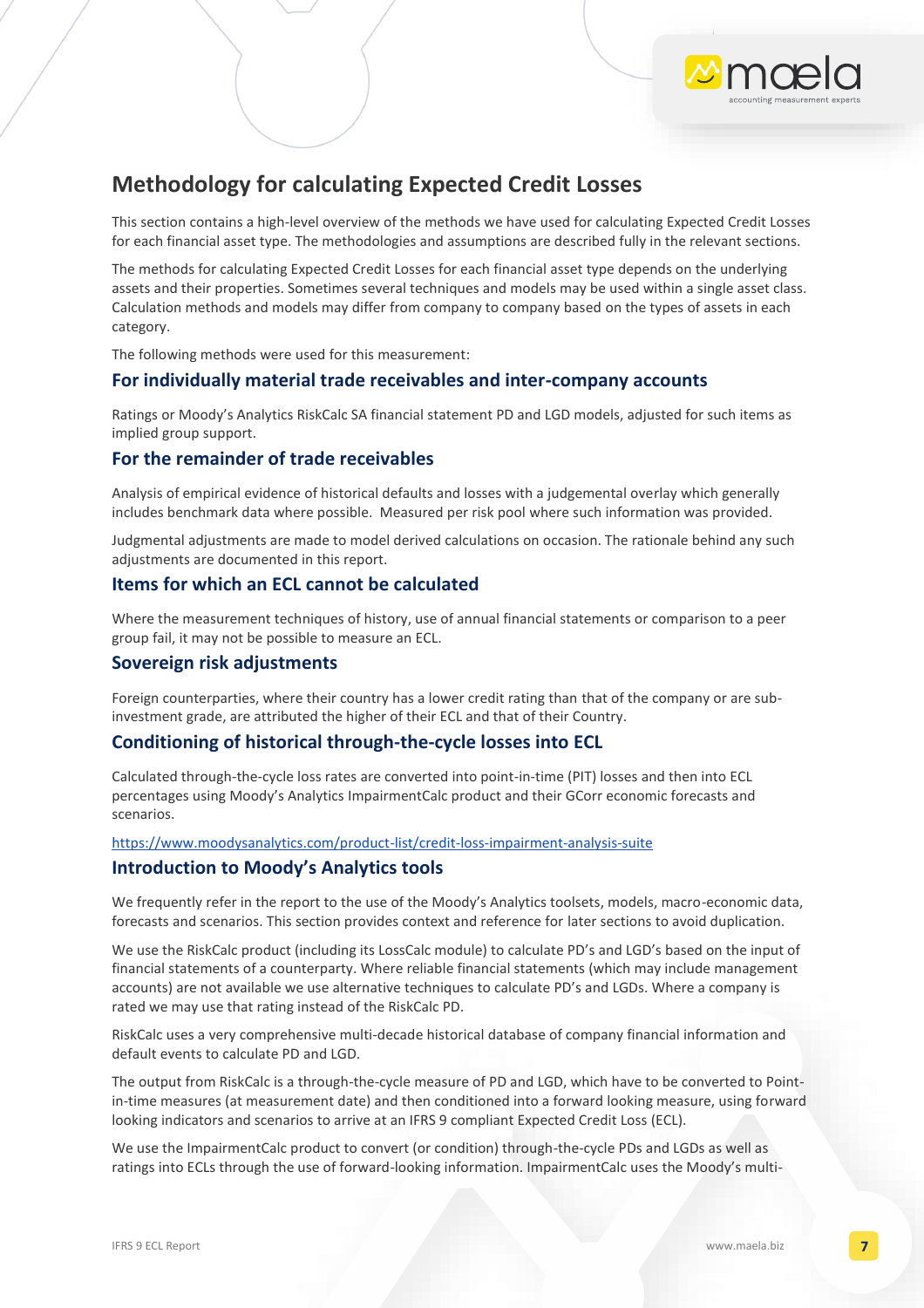factor GCorr credit risk model, validated historic macro-economic data and forecast macro-economic data and scenarios with recommended weightings.

The output of ImpairmentCalc is a term ECL (i.e. 12 months, Lifetime or a specific period in between).

A flowchart outlining how the tools interact is included in "Annexure : Toolsets used to deliver IFRS 9 ECL's"

#### <span id="page-7-0"></span>**Conversion of ratings and historic PD and LGD into an ECL**

Ratings, measured PD and LGD's are converted from TTC to PIT measures using Moody's Analytics ImpairmentCalc product. ImpairmentCalc then converts (or "conditions") these historic or point-in-time measures into forward looking measures that constitute the ECL. This conditioning utilises their proprietary models, their database of validated historic macroeconomic and default data and forecast scenarios and recommended weightings of scenarios.

Moody's Analytics produces a sets of macroeconomic forecasts for countries or regions that consider the historical accuracy of various forecasters to identify reliable sources. These are incorporated into their GCorr macroeconomic forecast set. Based on research conducted by Moody's Analytics they recommend the use of their Baseline, Stronger Near-Term Rebound (S1) ("Bullish"), and Moderate Recession (S3)("Bearish") forecast sets weighted 40%, 30%, 30% respectively for a forward looking adjustment for the purposes of IFRS 9. They consider both public and private company defaults in this research. The methodology does consider the industry of the asset and includes in the calculations likely volatility of that industry to the average impact of their country's economy.

### <span id="page-7-1"></span>**Sovereign ratings**

We have shown sovereign ratings for all countries that are sub-investment grade. Where the trade receivables of, or loan from, a foreign subsidiary are consolidated into group financial statements, the impact of the sovereign risk should be considered and the higher is normally applied. We have added these sovereign ECL's to all the relevant schedules and also shown the higher of the ECL and sovereign ECL.

We have used the ratings of Moody's Investor Services where available. For countries not rated by Moody's, we have used those of S&P Global or Fitch Ratings and mapped them to the equivalent Moody's rating. Where the country is not rated by any of the major international rating agencies, we have estimated the rating based on risk assessments produced by COFACE or the Economist Intelligence Unit.

We have used Moody's Analytics ImpairmentCalc tool to convert ratings into ECL percentages.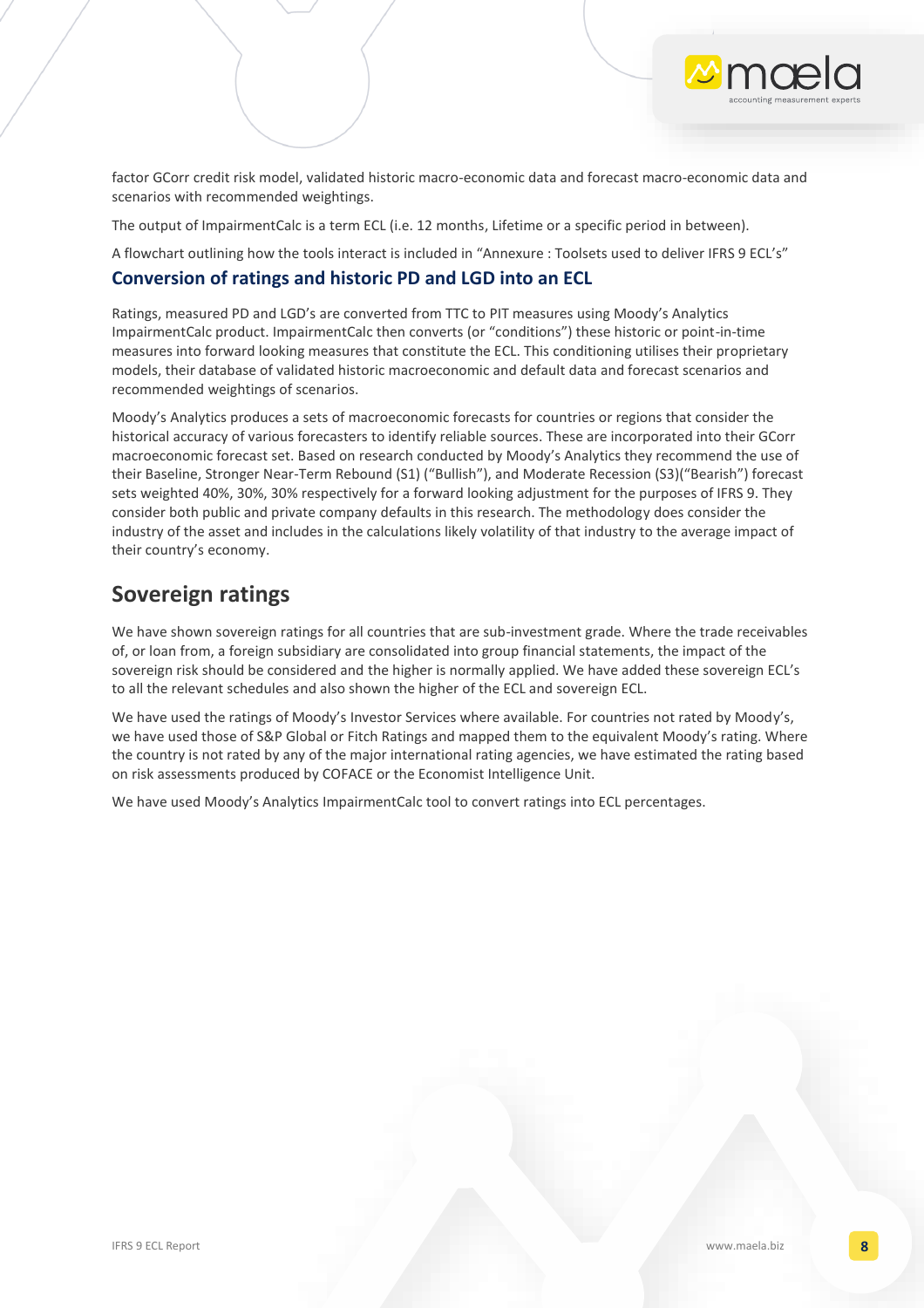# <span id="page-8-0"></span>**Trade receivables**

#### <span id="page-8-1"></span>**Results and comments**

The detailed results are set out in the Annexures.

[Analyst comments are included here for High Assurance service]

#### <span id="page-8-2"></span>**Basis of valuation**

Trade receivable ECL's were measured under the simplified approach.

#### <span id="page-8-3"></span>**Key estimates and assumptions**

All the estimates and material assumptions we have made are documented in the various sections of this report.

#### <span id="page-8-4"></span>**Methodology**

#### <span id="page-8-5"></span>**Overall approach**

We start with the total trade receivables book and then assess it as follows, where possible:

| Total book (per age analysis) (illustrative)                    | 990,000 |
|-----------------------------------------------------------------|---------|
| Add: Accounts with credit balances                              | 9,999   |
| <b>Gross exposure</b>                                           | 999,999 |
| Inter-company balances                                          | 111,111 |
| Items subject to specific provision (determined by management)  | 66,666  |
| Individually material balances (where possible to measure)      | 222,222 |
| General book (Split into ageing and segments where appropriate) | 600,000 |
| Not yet due                                                     |         |
| $1 - 30$ days past due                                          |         |
| $31 - 60$ days past due                                         |         |
| $61 - 90$ days past due                                         |         |
| 90+ days past due (defaulted)                                   |         |
| <b>Inter-company balances</b>                                   |         |

<span id="page-8-6"></span>The measurement of the ECL's on inter-company balances is covered in a separate report.

Inter-company balances should be excluded from the general book as their repayment is often irregular and they carry a different credit risk to that of external customers.

<span id="page-8-7"></span>**Individually material balances**

We recommend that the company identifies all customer accounts that could separately materially impact the ECL or large accounts that can be reliably measured through either ratings or their financial statements.

We recommend using a benchmark of accounts that exceed 10% of the value of the book at the time of performing the measurement or where management expect the balance to be material at year end. Where these accounts cannot be reliably measured separately without undue effort, they should be included together with the general book.

The measurement of ECL's on individual balances is based on a combination of ratings or calculated PD's and LGD's using Moody's Analytics' RiskCalc and then conditioned into ECLs using ImpairmentCalc, unless otherwise stated.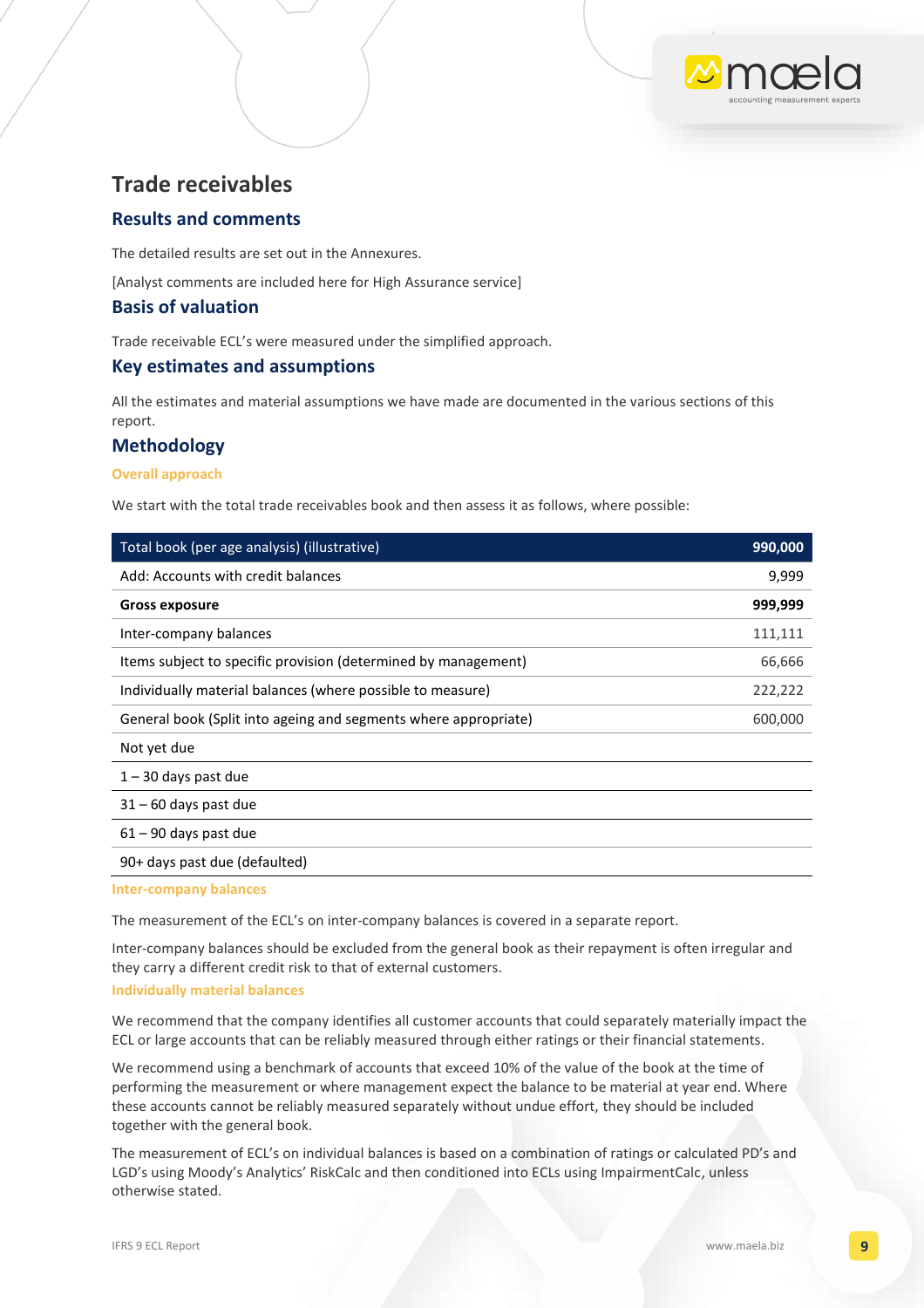Where such a balance cannot be reliably measured separately, or requires undue cost or effort, it is included in the general book.

#### <span id="page-9-0"></span>**Government balances**

#### [Where appropriate]

Balances owing by central and provincial government may be separately assessed and their ECL is generally based on the sovereign credit risk of their country. These ratings are conditioned into ECLs using Moody's Analytics' ImpairmentCalc.

Balances owing by state owned enterprises should not be considered to carry the same risk as their government.

Where these amounts are less than 10% of the total book, or where the receivable is not risk free, they may be included in the general book.

#### <span id="page-9-1"></span>**General book**

We use the company's internal history to measure the ECL on the general book. Our preference is to use a 60 month history to obtain a through-the-cycle (TTC) measure of PDs and LGD.

We measure a TTC PD for each age bucket of the book and a single average TTC LGD. The methods used to measure the PDs and LGD and the conditioning into the ECL are described in the section below.

#### <span id="page-9-2"></span>**General book**

#### <span id="page-9-3"></span>**Data used**

Management provided us with the following information (where relevant):

- monthly, per customer, aged balances [or monthly aggregate aged balances, split between the abovementioned categories]
- aggregate annual write-offs in the debtors' ledger
- aggregate annual post write-off recoveries through either subsequent cash or asset recovery
- amounts that reduce the expected cashflows, including collection and associated legal costs as well as insurance costs

Loss models are sensitive to actual write-offs being identified (and not provisions). In the case of credit losses on trade receivables, it is important that all amounts written-off customer accounts, due either to unwillingness or inability to pay, are identified so that where this happens a reduction in a customer's account balance isn't mistaken as resulting from a payment, which would understate losses.

Management are responsible for the data provided to us, in that it agrees to their accounting records and is complete and accurate. We did not audit or verify any of the data.

#### <span id="page-9-4"></span>**Identification of separate risk buckets within the book**

Where a book has material categories of customers that are likely to display significantly different credit risk characteristics, they should be considered separately.

<span id="page-9-5"></span>Where it is impractical to measure a risk bucket separately, often due having an insufficient number of customers, a judgemental overlay may be applied or it should be included in the general book. **Definition of default**

We have used a rebuttable presumption that a default is a credit sale that is uncollected after 90 days ("Default gate") or where we have been provided with a Not-Yet-Due ageing bucket, more than 90 days past due.

#### <span id="page-9-6"></span>**Techniques used to calculate empirical default and loss rates**

The amount showing in the current age bucket for a customer is tracked throughout its life. This is performed every month and for every customer account. Once the amount ages through the default point it is flagged as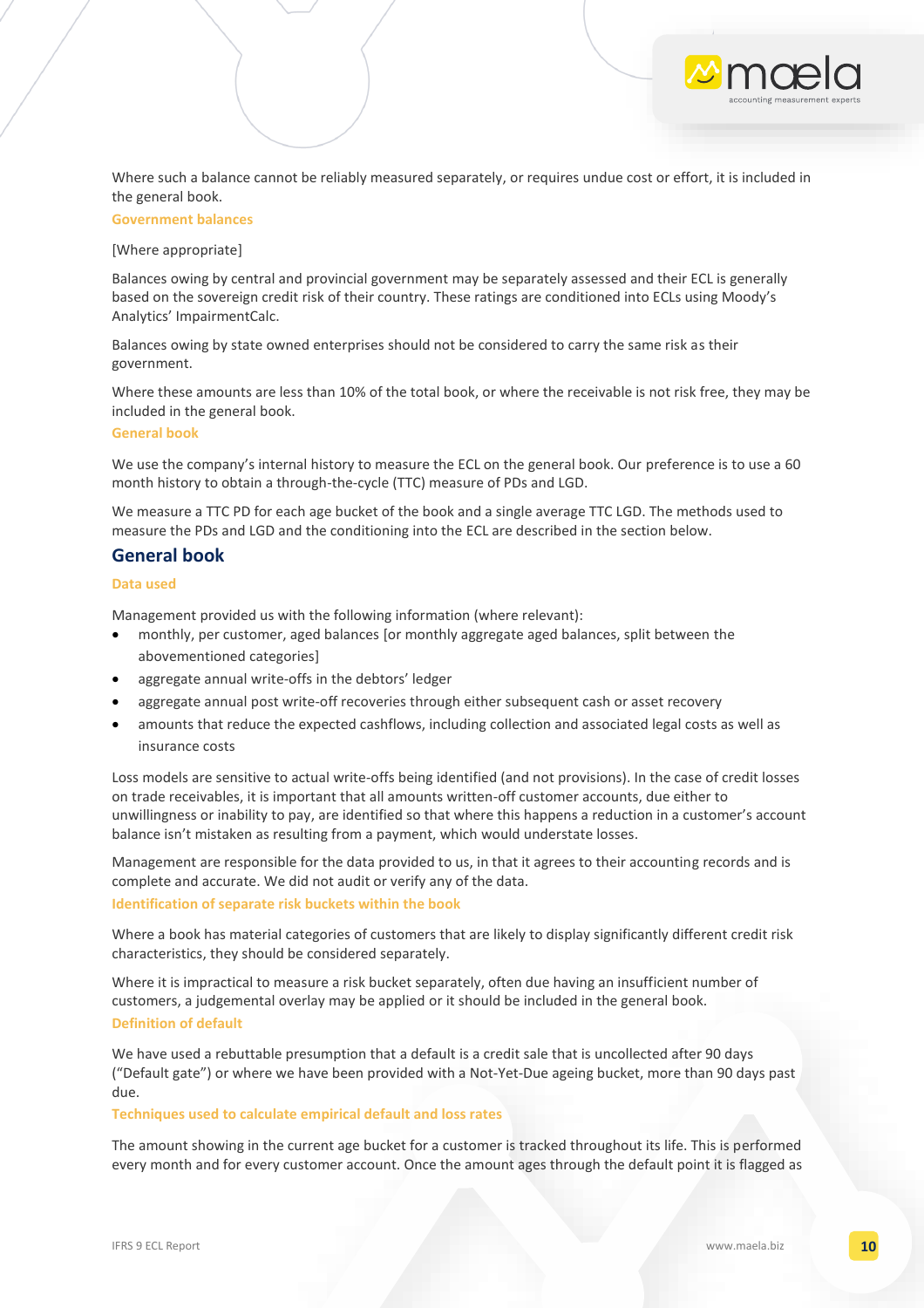having defaulted. A single account may have more than 1 default. Payments made on an account are allocated first to the oldest amount owing.

A run-off triangle is built to model the ageing characteristic of the book. Some of the outputs of this are fully recalculated monthly ageing for the life of the data as well as a model of the expected losses for every month of ageing. The resultant loss curve provides a deep insight into the expected losses.

PDs are calculated per age bucket. They are calculated per year and in aggregate.

A loss amount for the entire period is calculated, i.e. a through-the-cycle loss. Losses are based on actual amounts written off over the period as well as the unpaid amounts at measurement date that have been outstanding for a considerable period of time. Further detail is described under "Rule based losses".

At measurement date we determine the portion of each default that has been cured (paid), is still in collection or has been written-off.

There may be items in the book at measurement date that are objectively uncollectable and should be written-off. If they remain in the book at measurement date, these items should be provided for in a specific provision. The TTC cycle loss rates apply to the balance of the book.

Sample reports and a methodology flowchart are contained in the Annexures.

#### <span id="page-10-0"></span>**Determination of loss rates**

The loss rate is determined judgmentally by considering:

- the actual write-off history over the full period
- rule-based loss estimation (i.e. actual write-offs plus amounts still in collection for more than n months)

Consideration is also given to the length of available default and recovery data history, company practice on when losses are actually written off, size of the book (number of debtors and amounts), data quality and the variations between the measures over time.

<span id="page-10-1"></span>Debt collection and associated legal costs as well as relevant insurance costs are added to losses. **Rule based losses** 

Amounts that have defaulted but not have not yet been written-off are classified as still in collection. These amounts may be collected or written off in future. The longer these amounts are in collection, the riskier they become and the higher the probability of loss on them. The best estimate of historical through-the-cycle losses is to include a portion of in collection amounts as losses.

For trade receivables, the decision to write off amounts considered to be uncollectable is not regulated and is subject to management's judgement and operating procedures. The point at which an amount is considered to be uncollectable varies significantly from organisation to organisation and even within different business units within an organisation.

#### [Details and Impact]

#### <span id="page-10-2"></span>**Benchmarking to downside expected loss**

#### [Where appropriate]

Our standard methodology incorporates a benchmarking process on the LGD where possible and appropriate. The benchmarks include a downturn rule-based loss estimate as well as a comparison to the LGD's reported by ABC Bank in its Pillar 3 reporting.

The decision to moderate the calculated loss rates depends on various factors including the quality and quantity of data (more likely to moderate where quality is poor or there are small books or a limited history). We also consider the loss rates experienced and are more likely to moderate where there are extremely low historical rates that could be significantly impacted by a small number of credit events.

[www.abcbank.com/baselpillar3/](http://www.abcbank.com/baselpillar3/)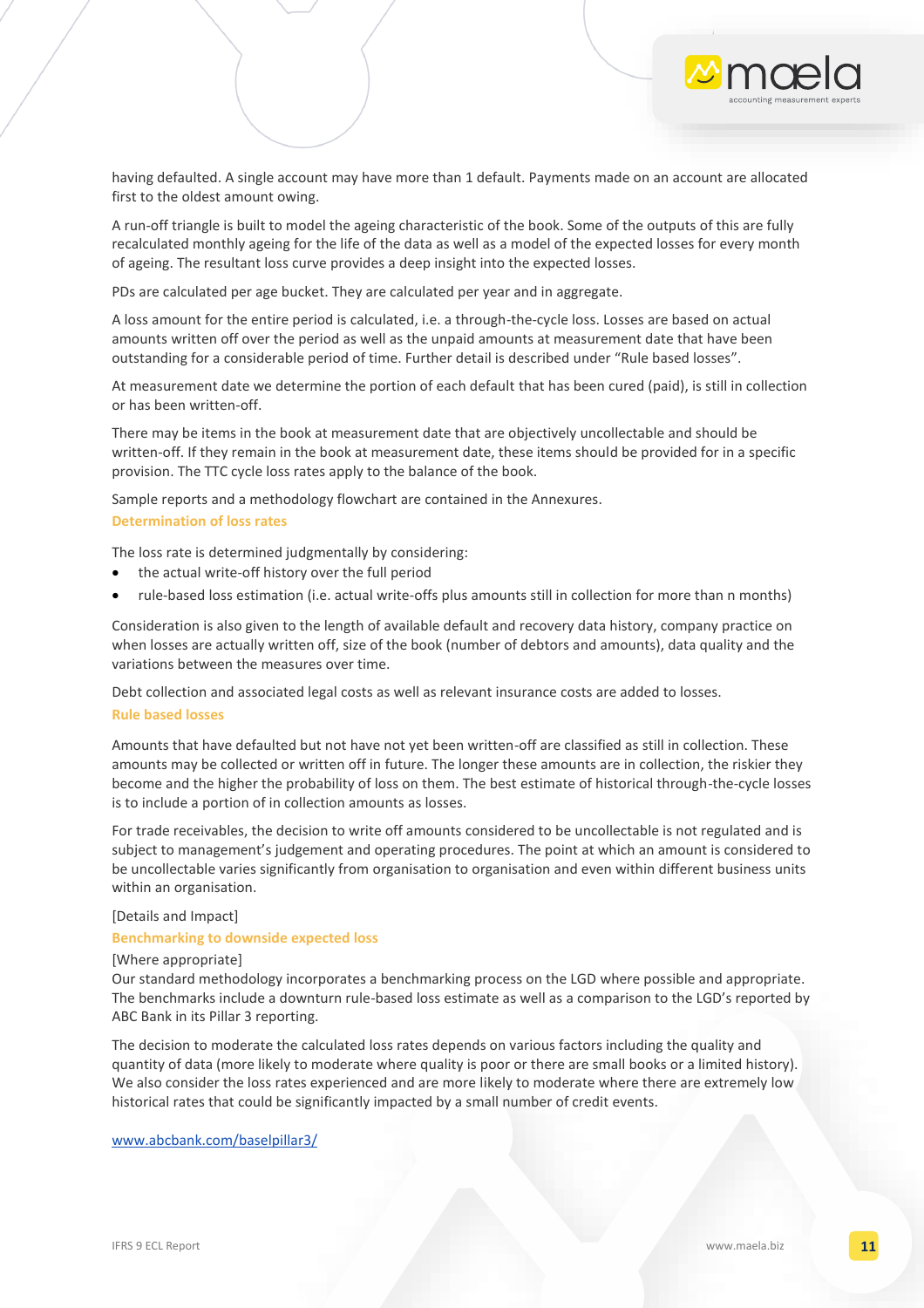#### <span id="page-11-0"></span>**Conversion of historic PD and LGD into ECLs**

The resultant PD and LGD's were then converted or conditioned into ECL's using the methods described in the section of the report "Methodology for calculating Expected Credit Losses". **Other** 

<span id="page-11-1"></span>**Time value of money**

No discounting of cashflows was performed as the effective interest rate (EIR) was zero.

**Impact of VAT recoveries on losses**

[Details and Impact]

**Risk Mitigation**

The book is [is not] covered by credit insurance.

#### [Details and Impact]

<span id="page-11-2"></span>**Determination of total amount at risk at the reporting date and indicative amounts shown in the Annexures** 

The ECL percentages in the Annexures are important. Any amounts shown are indicative and may not reflect the total at-risk amounts at the reporting date.

[Details and Impact] **ECL to be calculated on gross risk** 

The ECL percentage should be applied to the gross amounts at risk and should exclude certain credit balances.

[Details and Impact] **VAT**

[Where appropriate]

All ECLs have been calculated gross of VAT. To the extent that each company is able to reclaim the VAT on bad debts and provided it regularly does so, the ECL percentage and amount can be reduced by the reduction in loss that can be attributed to the expected VAT recovery.

[Details and Impact]

**Calculation of Not-Yet-Due amounts** 

Where we have presented a Not-Yet-Due (NYD) bucket ECL%, this relates to all the transactions that are still within credit terms.

#### <span id="page-11-3"></span>**Assumptions**

Assumptions are included in the various sections of this asset class.

Multi-factor correlations of macroeconomic variables to defaults are acknowledged to be difficult to identify on this sample size and the identification process is very costly. We used the correlations provided by Moody's Analytics' ImpairmentCalc which are based on their study and statistical assessment of a limited number of suitable factors that have provided the highest correlation across an entire economy. These factors are not separately identified in their model.

The major assumptions relating to the model, macro-economic forecasts and scenarios used in the Moody's Analytics ImpairmentCalc forward looking conversions are described in the section "Conversion of ratings and historic PD and LGD into an ECL".

The through-the-cycle LGD treats balances that are older than X months in default as losses.

Assumptions and reasoning relating to individual companies are included in the "Company specific notes" section below.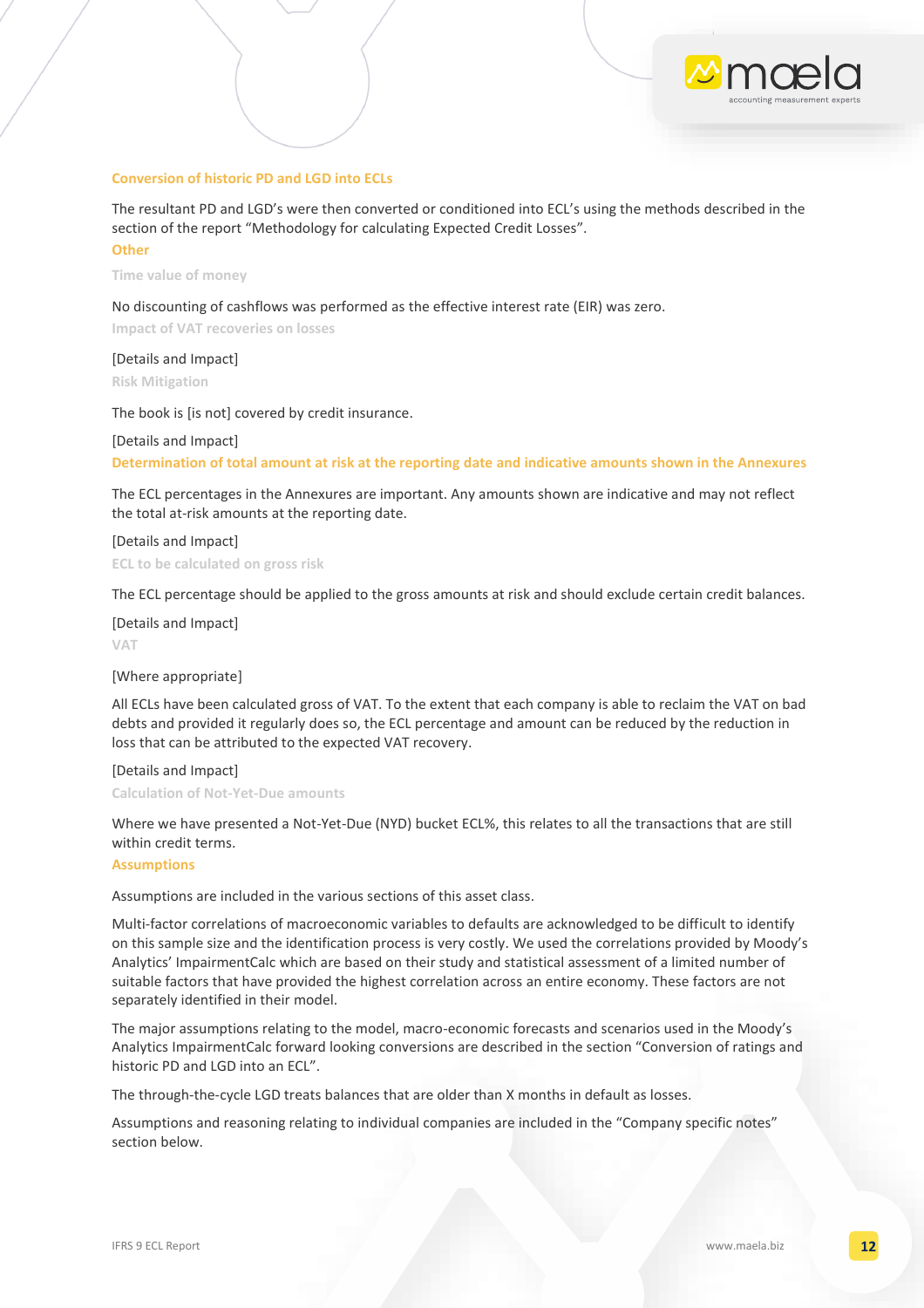

#### <span id="page-12-0"></span>**Types of provisions**

IFRS 9 requires that a valuation of any financial asset needs to take into account expected credit losses. We have not calculated any "Credit note" or similar provisions to cater for product returns etc.

**Specific provision**

Accounts that are objectively irrecoverable, due to events like liquidation or business rescue or where recovery is not being pursued and are effectively bad debts, should be written off.

[Details and Impact]

**ECL provision**

This ECL is a general provision and applies to all balances that are not subject to a specific provision.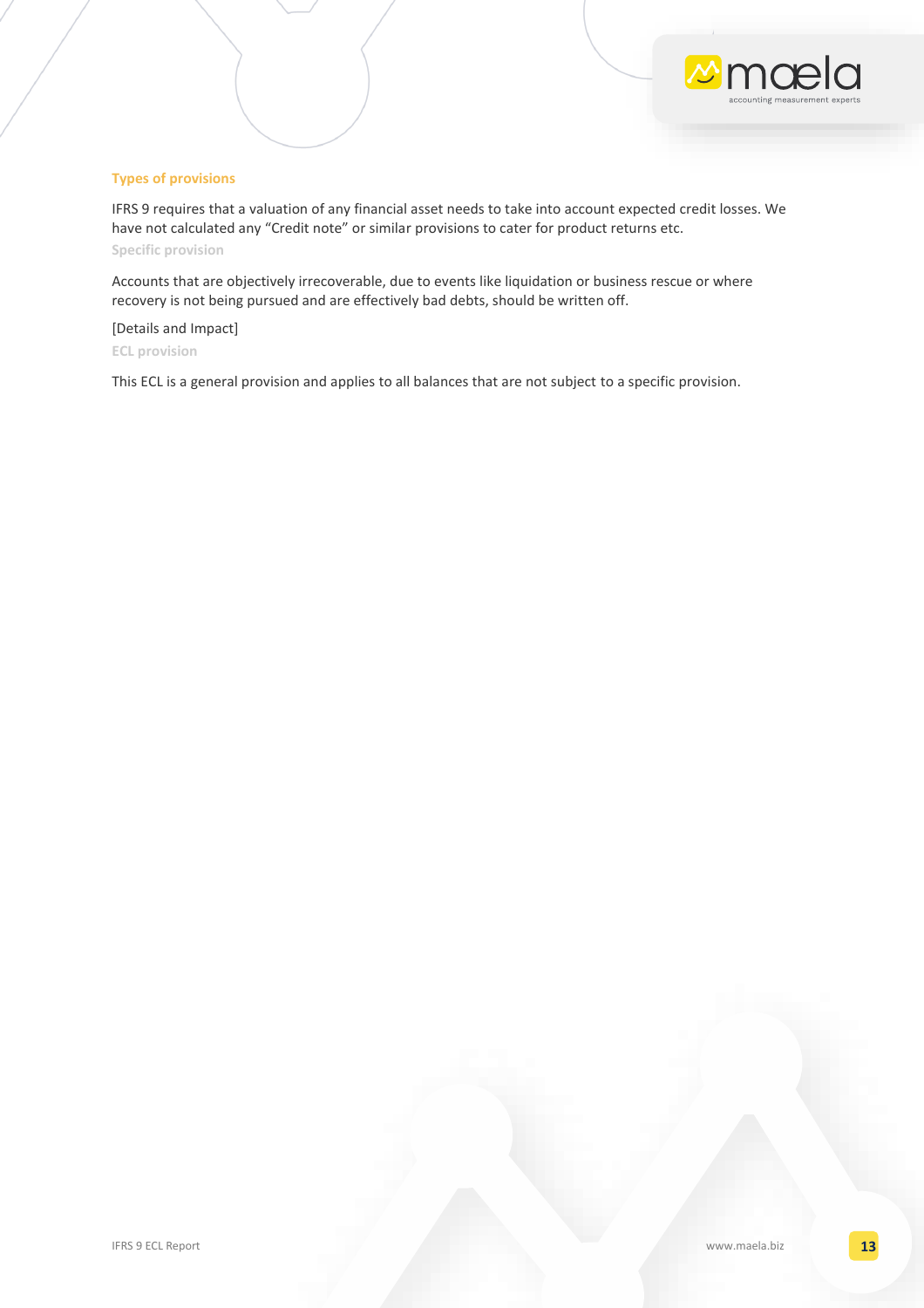# <span id="page-13-0"></span>**Company specific notes**

We performed an ECL measurement on data between:

Start date: MM YYYY

End date: MM YYYY

We were unable to reliably use the company's debtors ageing data prior to Month 20XX [due to a change in accounting system]

Insurance

The company does insure some balances, subject to a deductible of 10% per claim.

LGD basis

We based the LGD percentage % on the mid-point between the result of rule-based losses and the benchmark.

The write-offs and costs provided to us were:

#### **Write-offs and costs** ABC Construction of the Construction of the Construction of the ABC Construction of the ABC Construction of the ABC Construction of the ABC Construction of the ABC Construction of the ABC Constructio

| Calendar<br>year | Write-offs<br>(per Debtors<br>Ledger) | Post write-off<br>recoveries | <b>Collection costs</b><br>(Excl VAT) | Insurance costs<br>(excl VAT) | <b>Notes</b> |
|------------------|---------------------------------------|------------------------------|---------------------------------------|-------------------------------|--------------|
| 2017             | ۰                                     | -                            | $\overline{\phantom{a}}$              |                               |              |
| 2018             | ۰                                     | -                            | $\overline{\phantom{a}}$              | -                             |              |
| 2019             | ۰                                     | -                            | $\overline{\phantom{a}}$              | -                             |              |
| 2020             | ۰                                     | -                            | $\overline{\phantom{a}}$              | ٠.                            |              |
| 2021             | ۰                                     | $\overline{\phantom{a}}$     | $\overline{\phantom{a}}$              | -                             |              |
| <b>Total</b>     | ٠                                     | ٠                            | ٠                                     |                               |              |

 $\omega$ mæla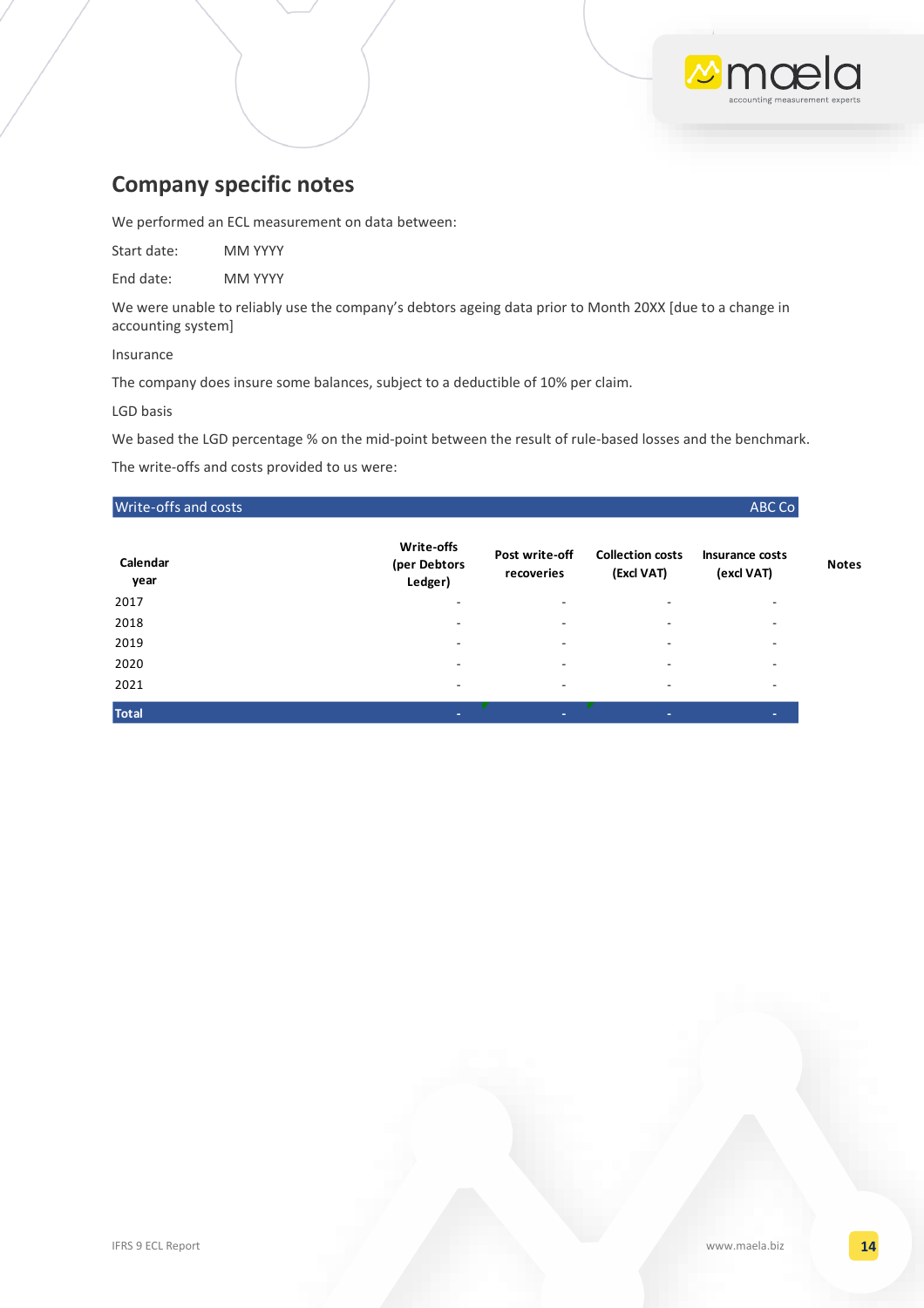

# <span id="page-14-0"></span>**Annexure : Sovereign ratings - ECL percentages**

Sovereign ratings have been calculated as at 31 March 202X. Refer to the methodology section in the main report.

| <b>Sovereign Ratings &amp; ECL</b> | <b>Rating Source</b>      | Rating     | Country<br>Sovereign LGD | ECL%   |  |
|------------------------------------|---------------------------|------------|--------------------------|--------|--|
| <b>Albania</b>                     | Moody's Investor Services | Bx         | 35%                      | 2.57%  |  |
| Azerbaijan                         | Moody's Investor Services | Bx2        | 35%                      | 1.45%  |  |
| <b>Barbados</b>                    | Moody's Investor Services | Cx1        | 35%                      |        |  |
| <b>Brazil</b>                      | Moody's Investor Services | Bx2        | 35%                      | 1.19%  |  |
| Greece                             | Moody's Investor Services | Bxx        | 35%                      | 1.65%  |  |
| <b>Oman</b>                        | Moody's Investor Services | Bx2        | 35%                      | 1.75%  |  |
| Pakistan                           | Moody's Investor Services | <b>Bxx</b> | 35%                      | 4.29%  |  |
| Suriname                           | Moody's Investor Services | <b>Cxx</b> | 35%                      | 11.04% |  |
| <b>Vietnam</b>                     | Moody's Investor Services | <b>Bxx</b> | 35%                      | 1.67%  |  |
| Yemen                              | Judgmental                | <b>Cxx</b> | 35%                      | 7.77%  |  |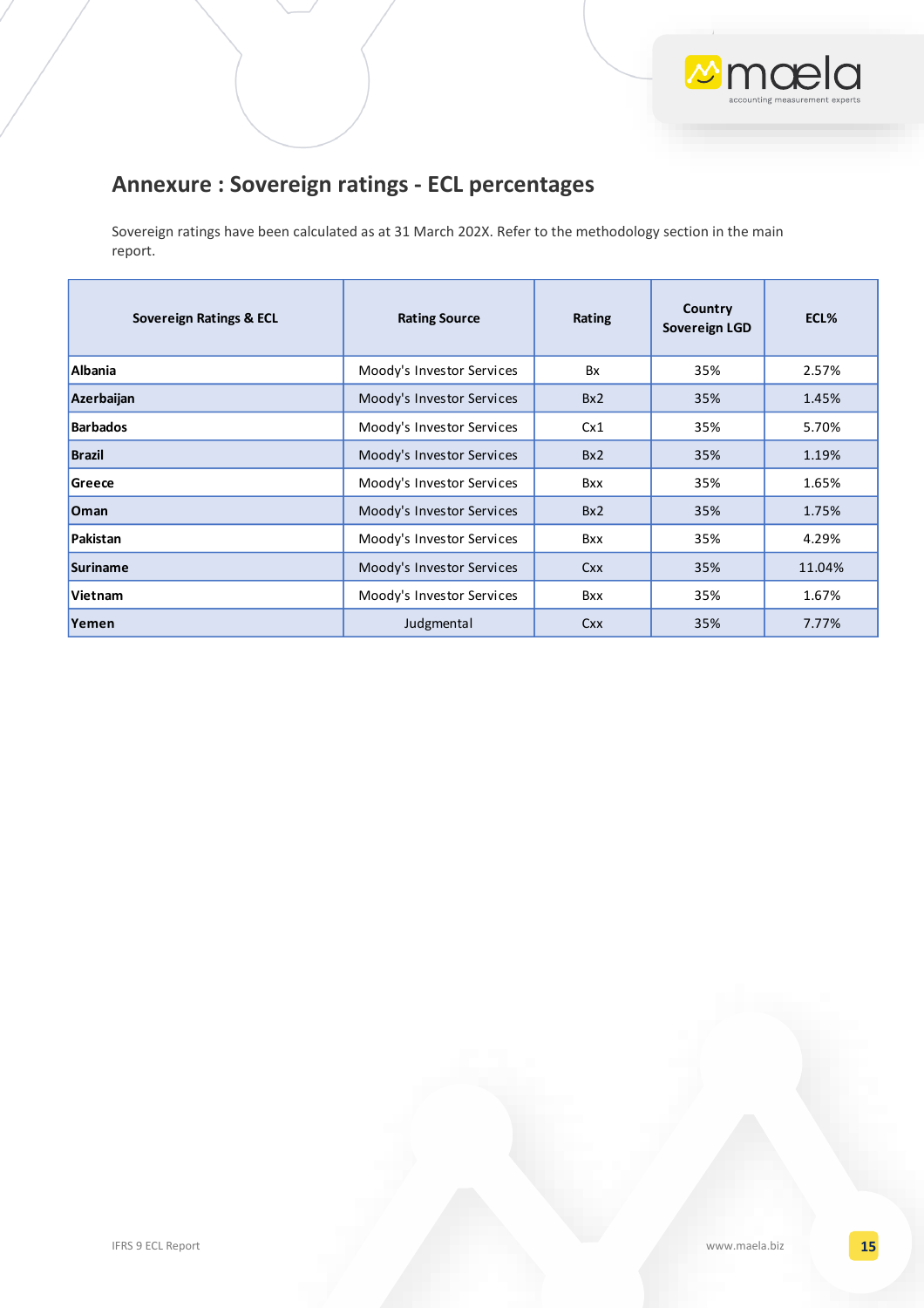## <span id="page-15-0"></span>**Annexure : ECL percentages Format 1**

#### Trade Receivables - External division / BU #1 **Indicative Balance sheet Total at 30 Jun 2021 (EUR) Measurement approach Probability of Default or Rating Loss Given Default Through the cycle loss before forward adjustment ECL% (Pre Sovereign adjustment) ECL% or Sov%) amount (EUR) ECL% at 30 Jun 2021 (> of Indicative ECL Indicative Net balance (EUR)** Net trade receivables 89,999,999 Accounts with Credit balances 8,765,432 Gross trade receivables 108,765,431 Assessed as follows: **Accounts subject to specific provisions and not ECLs** XYZ Mining (Brazil) 680,954 100.00% 100.00% N/A 100.00% **100.00%** (680,954) - LKJ Healthcare 1,256,096 100.00% 100.00% N/A 100.00% **100.00%** (1,256,096) - **Inter-company balances** Company 1 8,888,888 3.61% 34.30% 1.24% 1.98% **1.98%** (176,000) 8,712,888 Company 2 7,777,777 6.81% 38.93% 2.65% 4.24% **4.24%** (329,778) 7,447,999 Company 3 6,666,666 Moodys RiskCalc 36.18% 40.13% 14.52% 18.15% **18.15%** (1,210,000) 5,456,666 **Government** Government of Albania (Dept of Health) 10,407,399 Moody's rating Bx 35.00% 3.54% **3.54%** (368,422) 10,038,977 **Selected material exposures** ABC Retail 21,087,654 Adjusted rating Bxx1 35.00% 4.32% 7.71% **7.71%** (1,625,858) 19,461,796 **General book 51,999,997 10.35% (5,381,377) 46,618,620** Not yet due 29,999,999 1.11% 11.11% 0.12% 2.22% **2.22%** (666,000) 29,333,999 1-30 days overdue 6,666,666 2.22% 11.11% 0.25% 3.33% **3.33%** (222,000) 6,444,666 31-60 days overdue <br>31-60 days overdue <br>1,975,333<br>
1,975,333 61-90 days overdue 1,111,111 6.66% 11.11% 0.74% 22.22% **22.22%** (246,889) 864,222 91+ days overdue 11,999,999 8.88% 11.11% 0.99% 33.33% **33.33%** (3,999,600) 8,000,399 Rounding difference **Gross trade receivables 108,765,431 10.14% (11,028,485) 97,736,946** Specific provision 1,937,050 11,937,050 100.00% (1,937,050) ECL (General) Provision 106,828,381 8.51% (9,091,435) 97,736,946 Empirical historical data with judgemental overlay 30 Jun 2021 PD and LGD - Moodys RiskCalc